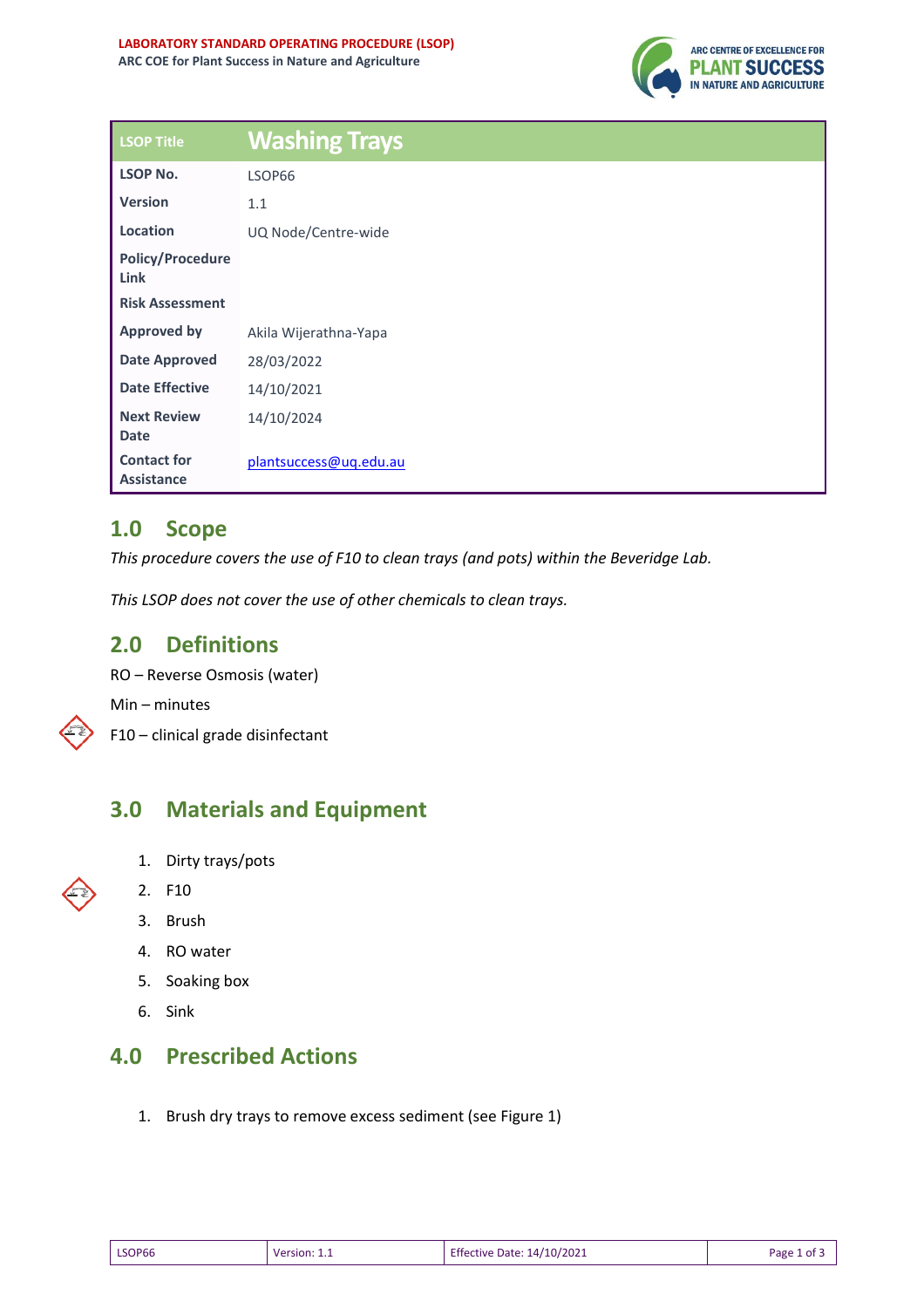

Figure 1: Brush dirty trays until clean

- 2. Remove any labelling tape, roots or other bits and pieces from the trays/pots
- 3. Rinse the trays under running water and scrub with the designated brush
- 4. Turn RO water on and fill soaking box to the line (see Figure 2) *N.B. 1st line if soaking up to 5 trays, 2nd line if up to 10*



Figure 2: Soaking box

5. Add F10 according to the instructions (see Figure 3) *N.B. 80ml for 1st line soak or 128ml for 2nd line soak*

|--|